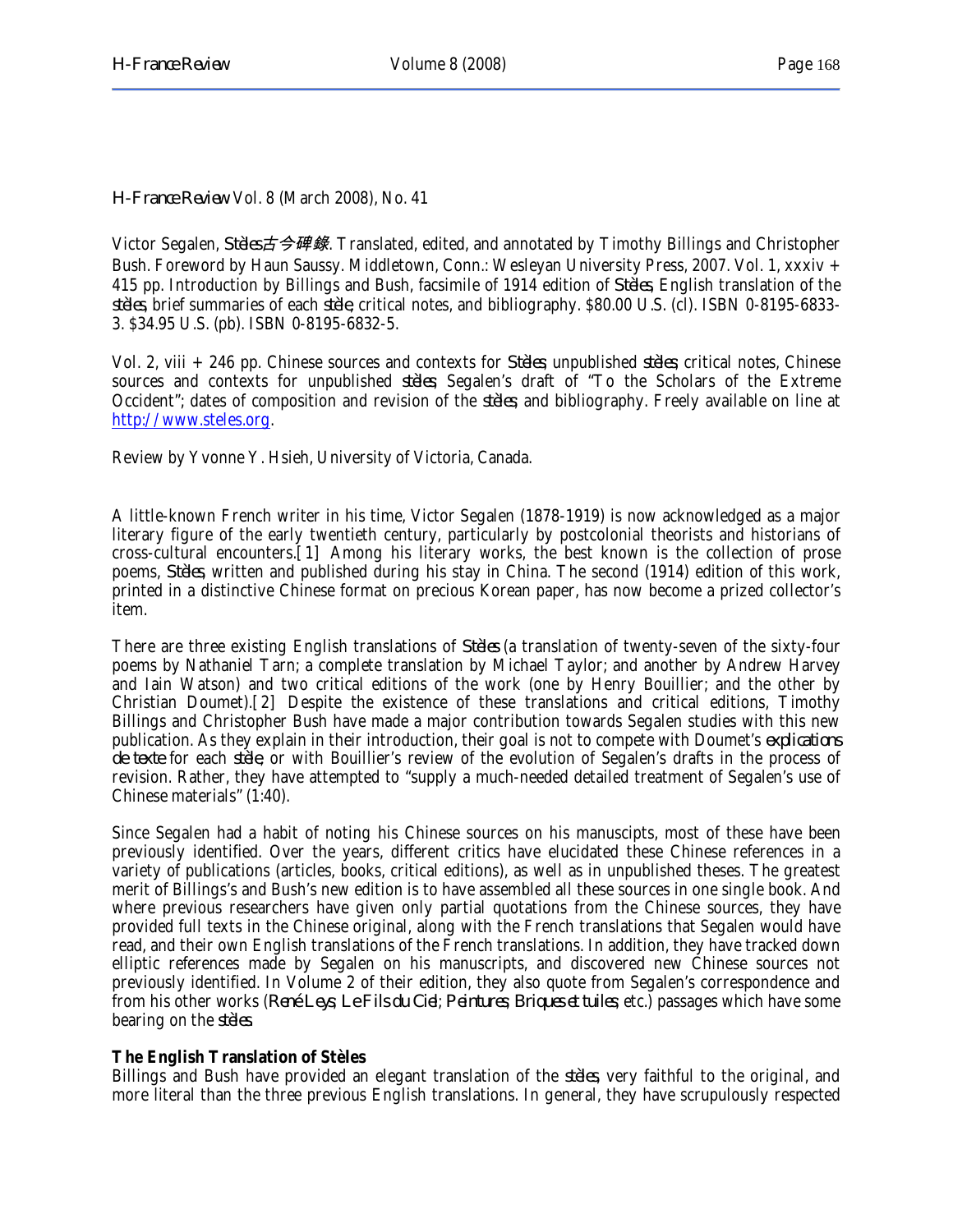the original rhythm of the poems, preserving even Segalen's punctuation, except in cases where his usage is too unconventional. However, almost all of Segalen's linguistic transgressions have been attenuated. The translators are aware of this problem, as midway into their 45-page introduction, they pose the question: "Should our translation sound like an originally English text or should it sound like a translation from French? This, of course, is not quite the right question, given that Segalen's French is in many ways trying to sound Chinese…the *stèles* are written in a nonstandard French whose variance is in large part determined by the emulation of an imagined Chinese–sometimes imagined so precisely that the bilingual reader recognizes the calques of Chinese vocabulary in Segalen's diction" (1:23). Despite this, the translators have not attempted to imitate Segalen's bold transgressions, beyond translating "Stèles orientées" and "Stèles occidentées" as "Oriented Stèles" and "Occidented Stèles" (normalized in previous translations as "Stelae Facing East/West" [Tarn]; "Steles FacingEast/West" [Taylor]; and "Steles set East/West" [Harvey & Watson]). Victor P. Bol's work has done much to make us aware of the nuances of Segalen's language in *Stèles*,[3] and though it appears in Billings's and Bush's bibliography, they make no mention of his masterful analyses. One would wish for more attention, following Bol, to the poet's use of archaisms, pseudo-archaisms, substitutions of one grammatical category by another, neologisms, unusual alliances of words, omission of articles and pronouns, elliptical constructions, anacoluthons, suppression of subordinate indicators, disruption of normal syntax, and other linguistic oddities, all of which contribute to creating an impression of distance and alterity in Segalen's work.

To duplicate systematically Segalen's linguistics transgressions would, of course, be an impossible task. Nevertheless, it seems to me that Billings and Bush could have made a bigger effort in preserving, wherever feasible, Segalen's syntactic or lexical oddities. For instance, one sentence in "Vampire" jars with the rest of the poem (and the collection in general) through its colloquial tone, so different from the *wên*, the formal literary Chinese Segalen sought to imitate: "Ami, ami, j'ai couché ton corps dans un cercueil au beau vernis rouge *qui m'a coûté beaucoup d'argent*" (1:142). Billings and Bush have translated this as "Friend, friend, I have laid your body in a coffin of lovely red lacquer *that cost me much silver*" (1:143). In contrast, both Taylor and Harvey & Watson chose to preserve the colloquial favor of the expression "qui m'a coûté beaucoup d'argent" by translating it respectively as "which cost me plenty" and "which cost me my shirt."

# **Critical Notes on** *Stèles*

Billings and Bush have not only rendered an immeasurable service to all Segalen scholars by placing at their disposal the most thorough review of his Chinese sources to date, they have in the process also identified a number of hidden interlingual wordplays. For instance, they point out that "tant de bouches en dissertent" in the stèle "Sans marque de règne" may refer to two Chinese expressions which associate mouths, widespread praise, and steles: kou bei zai dao 口碑載道 ("Mouths like a road full of steles"), and bei juan yu kou 碑鐫于口 ("Steles engraved on mouths") (1:296). "Poussant un cri de porc" in "Vision pieuse" may allude to a pun in which the Chinese name for Catholicism, Tian-zhu jiao 天主教 (The Heavenly Master Doctrine), was mockingly pronounced (in a different tone) as Tia-zhu jiao 天豬叫 (The Heavenly Pig Squeals) (1:312-13).

Although Billings and Bush modestly claim that their notes "seek not to answer ultimate interpretive questions about the poems," "but to provide the prerequisite material for future interpretations" (1:5), their findings invariably offer interesting insights and new interpretative possibilities. For instance, they note a difference between the Jesuit Léon Wieger's translation of the Chinese sentence (which was the source of the epigraph for the *stèle* "Départ"), and Segalen's own translation of this sentence. Where Wieger had rendered the Chinese source as "l'empereur fit une première expédition dans l'ouest, jusqu'au pays où les oiseaux bleus se reposent," Segalen's own translation was "L'empereur s'en alla jusqu'au pays de l'oiseau couleur de ciel et se reposa." The two different interpretations of the Chinese source are reflected in the deliberately ambiguous ending of "Départ," where it remains unclear whether Mou-wang succeeded in reuniting with his soul. "In the one version, [his] quest is forever open and unfinished; in the other, it comes finally to an end" (1:318). In "Hommage à la raison," Segalen truncated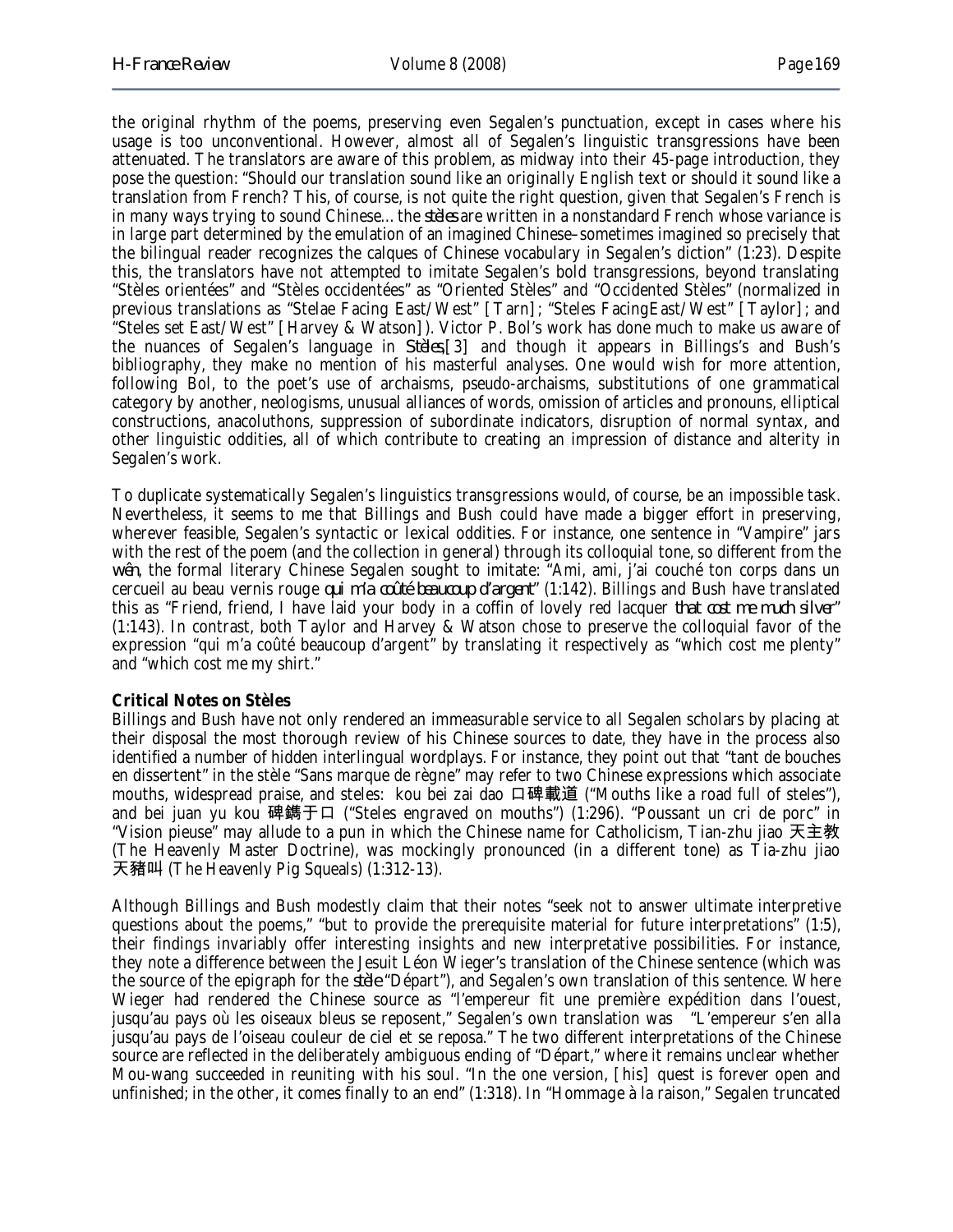the original Chinese text for his epigraph. Wieger had translated the two lines in the *Book of Liezi* in their entirety as "Dans ce pays, il n'y a aucun chef; tout y marche spontanément. Le people n'a ni désirs ni convoitises, mais son instinct naturel seulement." Segalen, however, cut out the positive conclusion to each phrase, reducing the epigraph to "Dans ce pays il n'y a pas de maître, le peuple n'a pas de passions." He thus, according to Billings and Bush, "alters the original sense of the classical text from the emperor's dream-vision in which the people of a utopia conduct themselves perfectly without leaders or laws (in praise of the Daoist idea of *wu wei* 無為 or nonaction) to the rather cynical depiction of the masses as gullible, sentimental, and unimaginative" (1:319).

#### **Minor Errors**

In a trilingual book where one of the three languages is moreover written in two different systems (Chinese characters and their transliteration in *pinyin*), the risk of typos is great. The fact that there are relatively few errors in this edition attests to the editorial care given to the production. The easiest typo to make is in the selection of the wrong Chinese character. (Since Chinese has so many homonyms, the computer software presents a long list of possible characters for every word spelled out in *pinyin*. One click on the wrong character results in a mistake.) I have noted a few of these typos: e.g. 務 instead of 無 (in the epigraph for "Homage to Reason" [1:268]), 性 instead of 姓 (in the phrase "*xing* 性 as the 'family name'" [1:351]).

I have only been able to spot two errors in Billings's and Bush's translations of all the published and unpublished *stèles*. The first occurs in "Les Trois hymnes primitives," where "je m'éveille et ne veux plus voir que la nuit" is rendered as "I awaken and no longer want to see only night" (1:80-81). The correct translation should have been "[I] waken, and desire to see nothing but night" (Taylor); or "[I] wake and want to see nothing but night" (Harvey and Watson). The other error, found in the translation of the unpublished *stèle* "Le Champ armé de lances," is due to the incorrect division of a sentence. "Sois double. Menant d'une main le timon de la charrue,--fiche en terre, à chaque retour du sillon,/ Les lances toujours prêtes, palisades frêles et terribles,--et sème, coupe et blute et te repose." is translated as "Be double. Leading with one hand the beam of the plow,--driving it into the earth, at each return of the furrow./ Lances always at the ready, frail and terrible fences,--and sow, cut and bolt, and rest." (2:176- 77). It is not the beam of the plow that is driven into the earth, but the lances always at the ready. The Chinese source passage from Henri d'Ollone's *Les Derniers Barbares* makes this abundantly clear: "c'est un impressionnant spectacle que de voir dans les champs briller les lances que les laboureurs ont fichées en terre pendant qu'ils conduisent autour d'elles la charrue ou la herse" (2:206).

# **Minor Quibbles**

Billings and Bush occasionally dwell on insignificant details while neglecting to provide more crucial information. For example, they note that Segalen incorrectly prints the name of the author of the stele of Nanjing (the principal source for the *stèle* "Hymne au Dragon couché") as Han Diyuan instead of Han Biyuan (1:357-58). This detail is of no consequence for the understanding of the poem. It would have been useful, however, to provide some information on the historical figure Zhuge Liang (in praise of whom the Nanjing stele was erected) and on his relation to the poem. The "Sleeping Dragon" (Zhuge Liang's cognomen) was coaxed out of hiding by Liu Bei, King of the state of Shu, to become his Prime Minister during the era of the Three Kingdoms (220-265). He was revered not only for his military genius, but also for his devotion to Liu Bei (hence the inclusion of this poem among the "Steles Facing West," where war and loyalty to one's sovereign are dominant themes). Even in volume 2, where Billings and Bush give the full text of the memorial hymn inscribed on the Nanjing stele in Chinese, as well as its French and English translations, little information is given on Zhuge Liang aside from his dates (181-234) and the fact that he "is a monumental Chinese hero who figures memorably in the classic historical novel *The Romance of the Three Kingdoms* 三國演義" (2:100).

Billings and Bush understandably (and wisely) chose to translate from the French translations (consulted by Segalen) rather than from the original Chinese texts. It takes a lifetime of study to be able to translate classical Chinese (especially from the pre-Han period) with any degree of competency.